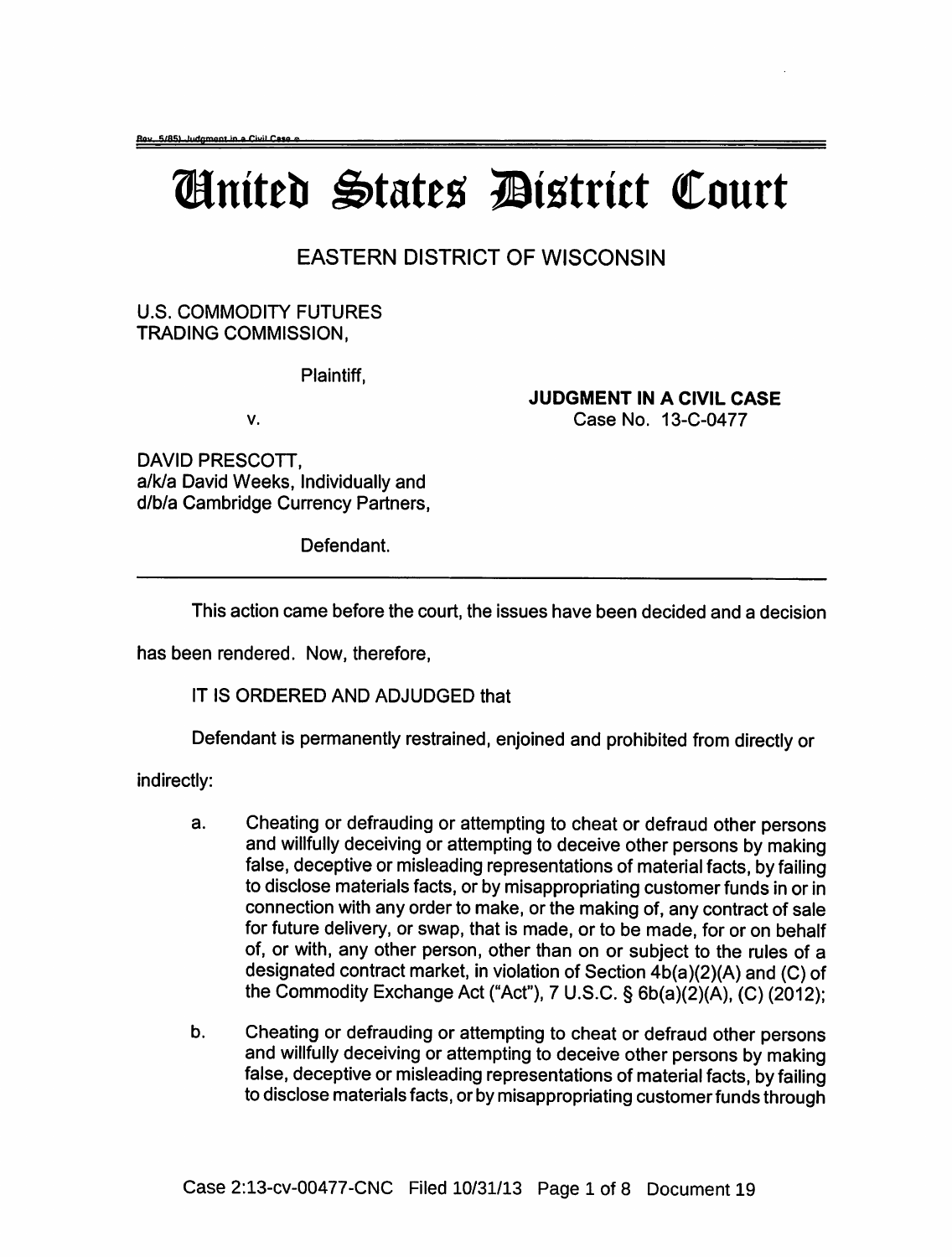the use of the mails or any instrumentality of interstate commerce, in or in connection with any retail forex transaction, in violation of Regulation 5.2(b )(1) and (3), 17 C.F .R. § 5.2(b )(1 ),(3) (2013);

- c. Employing any device, scheme, or artifice to defraud any participant or prospective participant, or engaging in any transaction, practice, or course of business which operates as a fraud or deceit upon any participant or prospective participant, by use of the mails or any means or instrumentality of interstate commerce, while acting as a CPO, in violation of Section 4o(1) of the Act, 7 U.S.C. § 6o(1) (2012); and
- d. Acting as a commodity pool operator ("CPO") without the benefit of registration with the U.S. Commodity Futures Trading Commission ("Commission"), in violation of Section  $4m(1)$  of the Act, 7 U.S.C. § 6m(1) (2012) and Regulation 5.3(a)(2)(i), 17 C.F.R. § 5.3(a)(2)(i) (2013).

Defendant is also permanently restrained, enjoined and prohibited from directly

or indirectly:

- a. Trading on or subject to the rules of any registered entity (as that term is defined in Section 1a of the Act, 7 U.S.C. § la (2012));
- b. Entering into any transactions involving commodity futures, options on commodity futures, commodity options (as that term is defined in Regulation 1.3(hh), 17 C.F.R. § 1.3(hh) (2013)) ("commodity options"), swaps (as that term is defined in Section 1a(47) of the Act, and as further defined by Commission regulation 1.3(xxx), 17 C.F.R. § 1.3(xxx)); security futures products, and/or foreign currency (as described in Sections 2(c)(2)(8) and/or 2(c)(2)(C)(i) of the Act, 7 U.S.C. §§ 2(c)(2)(8) and/or 2(c)(2)(C)(i)) ("forex contracts") for his own personal account or for any account in which he has a direct or indirect interest;
- c. Having any commodity futures, options on commodity futures, commodity options, swaps, security futures products, and/orforexcontracts traded on his behalf;
- d. Controlling or directing the trading for or on behalf of any other person or entity, whether by power of attorney or otherwise, in any account involving commodity futures, options on commodity futures, commodity options, swaps, security futures products, and/or forex contracts;
- e. Soliciting, receiving or accepting funds from any person for the purpose of purchasing or selling any commodity futures, options on commodity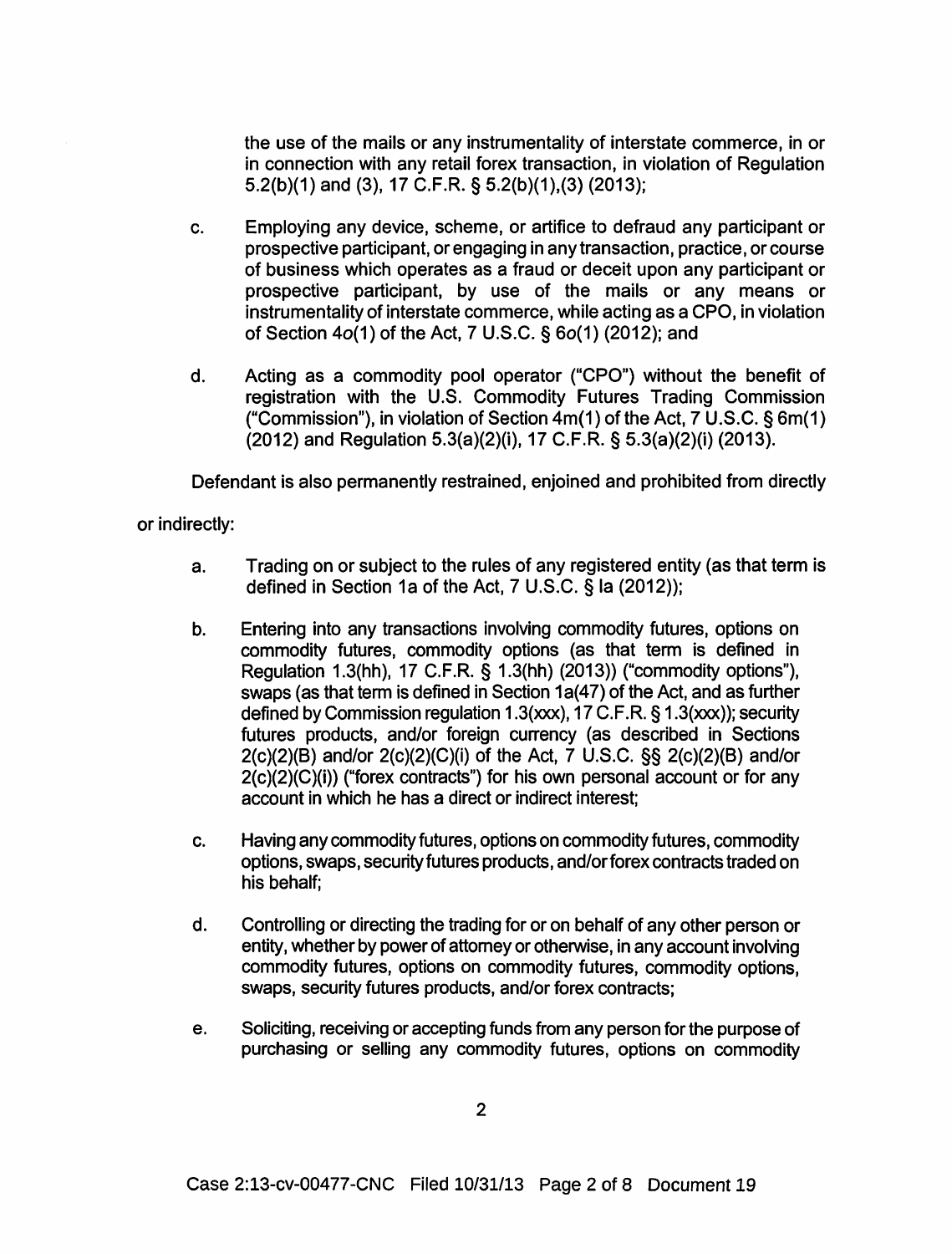futures, commodity options, swaps, security futures products, and/orforex contracts;

- f. Applying for registration or claiming exemption from registration with the Commission in any capacity, and engaging in any activity requiring such registration or exemption from registration with the Commission except as provided for in Regulation 4.14(a)(9), 17 C.F.R. § 4.14(a)(9) (2013); and
- g. Acting as a principal (as that term is defined in Regulation  $3.1(a)$ , 17 C.F.R. § 3.1 (a) (2013)), agent or any other officer or employee of any person (as that term is defined in Section 1a(28) of the Act, 7 U.S.C. § 1a(28) (2012)) registered, exempted from registration or required to be registered with the Commission except as provided for in Regulation 4.14(a)(9), 17 C.F.R. § 4.14(a)(9) (2013).

Defendant shall pay restitution in the amount of \$455,098 ("Restitution Obligation"). Post-judgment interest shall accrue on the Restitution Obligation beginning on the date of entry of this judgment and shall be determined by using the Treasury Bill rate prevailing on the date of entry of this judgment pursuant to 28 U.S.C. § 1961 (2012).

To effect payment of the Restitution Obligation and the distribution of any restitution payments to Defendant's pool participants, the Court appoints the National Futures Association ("NFA") as Monitor ("Monitor''). The Monitor shall collect restitution payments from Defendant and make distributions as set forth below. Because the Monitor is acting as an officer of this court in performing these services, the NFA shall not be liable for any action or inaction arising from NFA's appointment as Monitor, other than actions involving fraud.

Defendant shall make Restitution Obligation payments under this judgment to the Monitor in the name "Prescott/Cambridge Currency Partners - Restitution Fund" and shall send such Restitution Obligation payments by electronic funds transfer, or by U.S.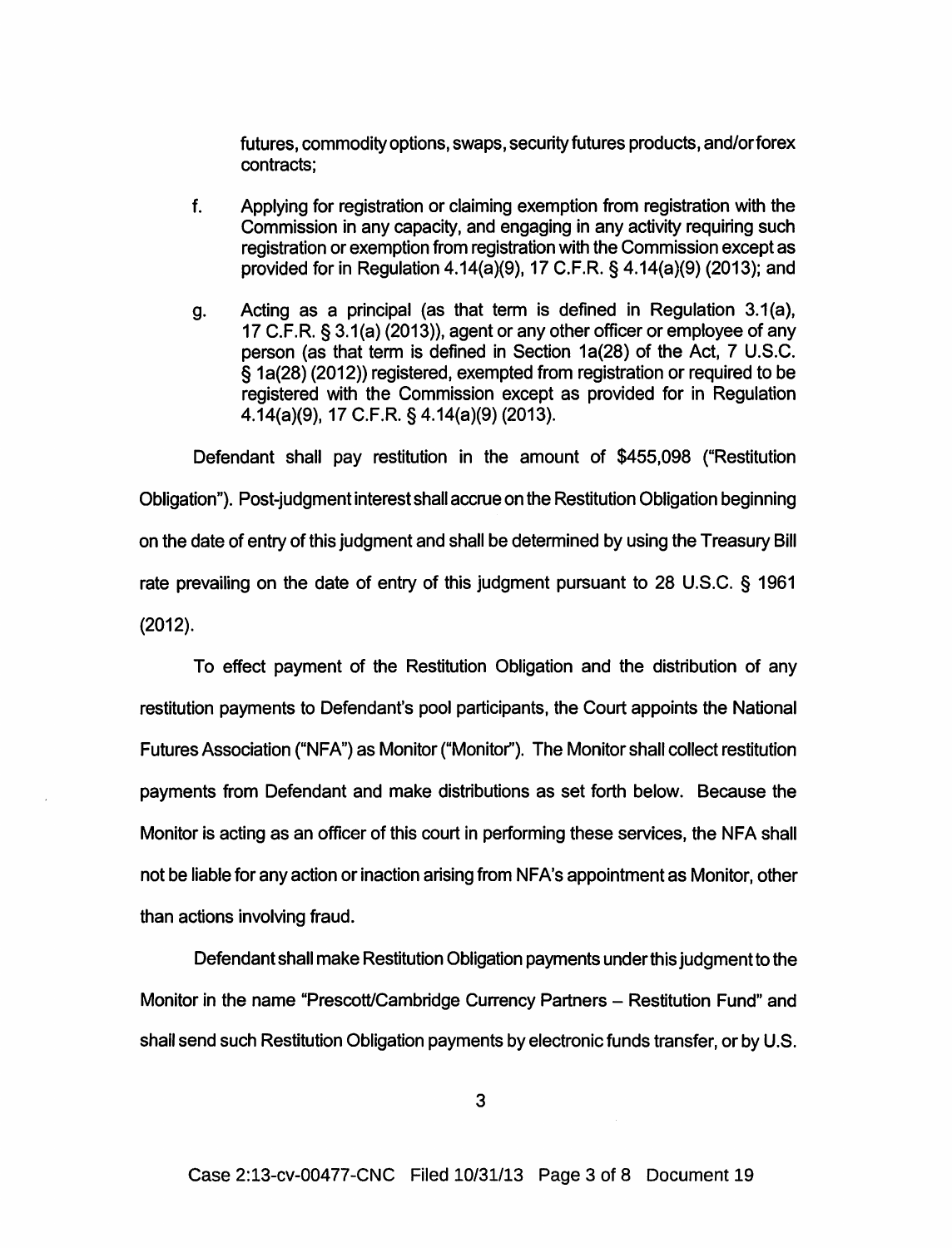postal money order, certified check, bank cashier's, or bank money order, to the Office of Administration, National Futures Association, 300 South Riverside Plaza, Suite 1800, Chicago, Illinois 60606 under cover letter that identifies the Defendant and the name and docket number of this proceeding. Defendant shall simultaneously transmit copies of the cover letter and the form of payment to the Chief Financial Officer, Commodity Futures Trading Commission, Three Lafayette Centre, 1155 21st Street, NW, Washington, D.C. 20581.

The Monitor shall oversee the Restitution Obligation and shall have the discretion to determine the manner of distribution of such funds in any equitable fashion to the Defendant's pool participants identified by the Commission or may defer distribution until such time as the Monitor deems appropriate. In the event that the amount of Restitution Obligation payments to the Monitor are of a de minimis nature such that the Monitor determines that the administrative cost of making a distribution to participants and customers is impractical, the Monitor may, in its discretion, treat such restitution payments as civil monetary payments, which the Monitor shall forward to the Commission following the instructions for civil monetary penalty payments set forth below.

Defendant shall cooperate with the Monitor as appropriate to provide such information as the Monitor deems necessary and appropriate to identify Defendant's participants to whom the Monitor, in its sole discretion, may determine to include in any plan for distribution of any Restitution Obligation payments. Defendant shall execute any documents necessary to release funds that he has in any repository, bank,

4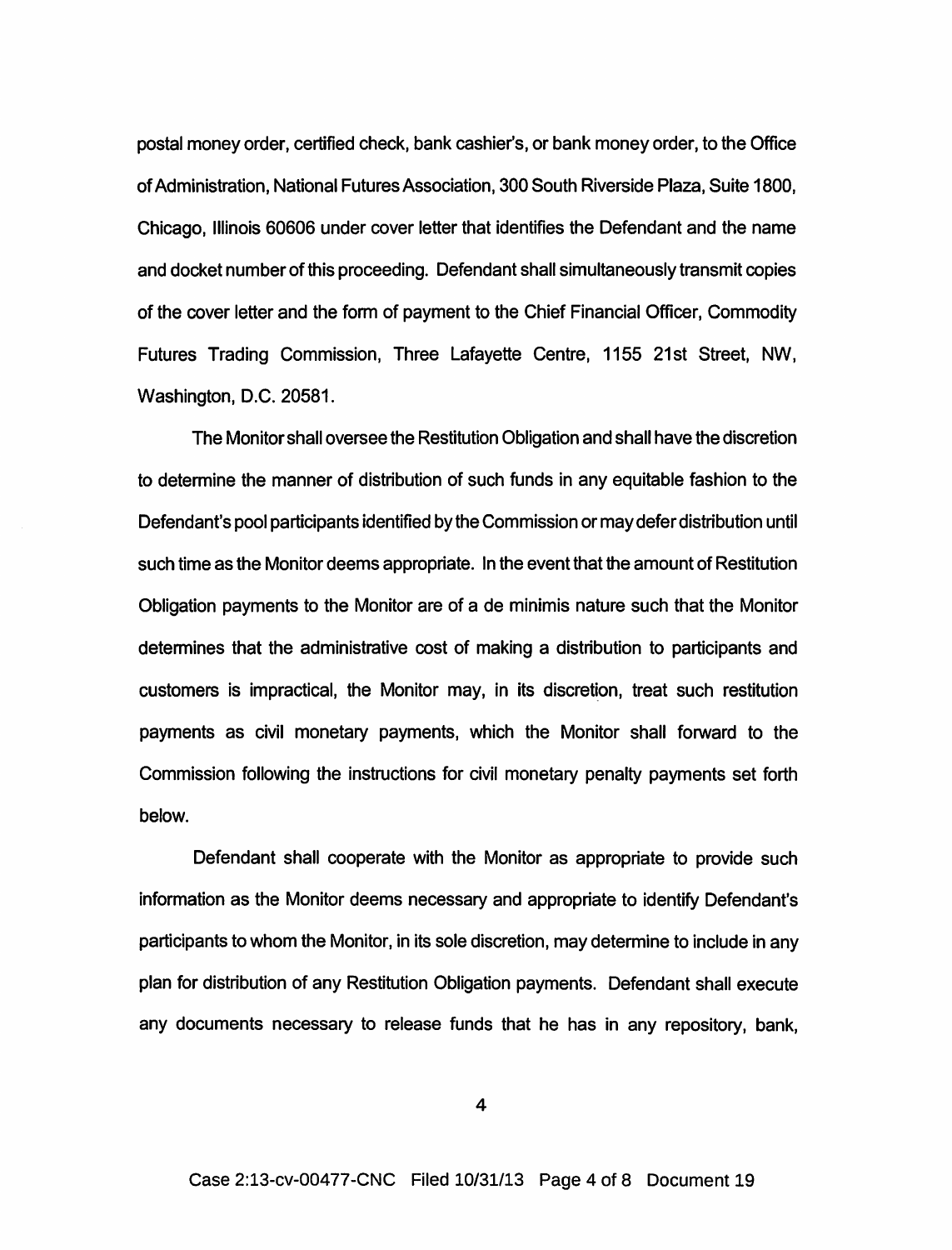investment or other financial institution, wherever located, in order to make partial or total payment toward the Restitution Obligation.

The Monitor shall provide the Commission at the beginning of each calendar year with a report detailing the disbursement of funds to Defendant's participants during the previous year. The Monitor shall transmit this report under a cover letter that identifies the name and docket number of this proceeding to the Chief Financial Officer, Commodity Futures Trading Commission, Three Lafayette Centre, 1155 21st Street, NW, Washington, D.C. 20581.

The amount payable to each participant shall not limit the ability of any participant from proving that a greater amount is owed from Defendant or any other person or entity, and nothing herein shall be construed in any way to limit or abridge the rights of any participant that exists under state or common law.

Pursuant to Rule 71 of the Federal Rules of Civil Procedure, each participant of Defendant who suffered a loss is explicitly made an intended third-party beneficiary of this judgment and may seek to enforce obedience of this judgment to obtain satisfaction of any portion of the restitution that has not been paid by Defendant to ensure continued compliance with any provision of this judgment and to hold Defendant in contempt for any violation of any provision of this judgment.

To the extent that any funds accrue to the U.S. Treasury for satisfaction of Defendant's Restitution Obligation, such funds shall be transferred to the Monitor for disbursement in accordance with the procedures set forth above.

5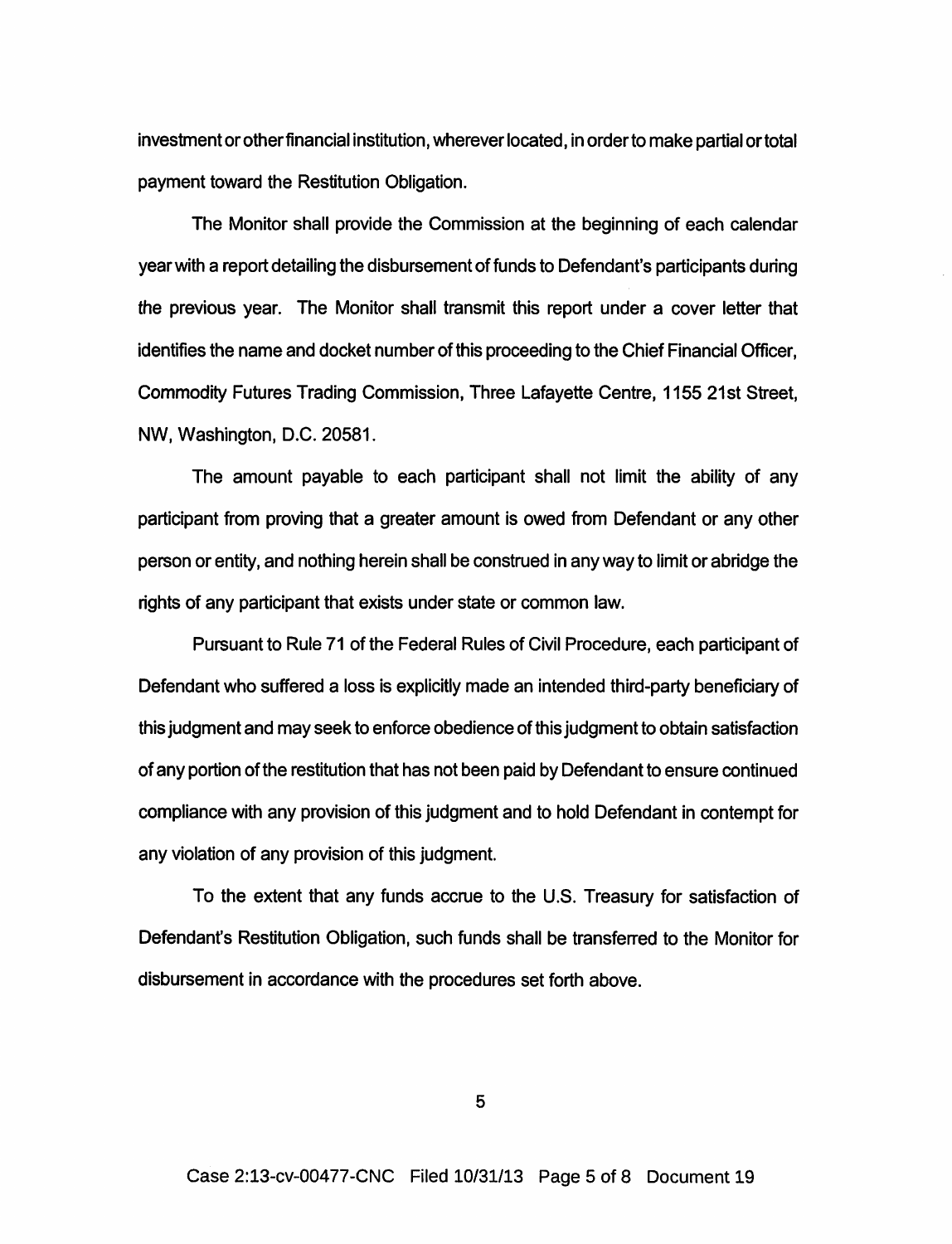Defendant shall pay a civil monetary penalty in the amount of \$1,365,294 ("CMP Obligation"), plus post-judgment interest. Post-judgment interest shall accrue on the CMP Obligation beginning on the date of entry of this judgment and shall be determined by using the Treasury Bill rate prevailing on the date of entry of this judgment pursuant to 28 U.S.C. § 1961 (2012).

Defendant shall pay his CMP Obligation by electronic funds transfer, U.S. postal money order, certified check, bank cashier's check, or bank money order. If payment is to be made other than by electronic funds transfer, then the payment shall be made payable to the Commodity Futures Trading Commission and sent to the address below:

> Commodity Futures Trading Commission Division of Enforcement ATTN: Accounts Receivables- AMZ 340 E-mail Box: 9-AMC-AMZ-AR-CFTC DOT/FAA/MMAC 6500 S. MacArthur Blvd. Oklahoma City, OK 73169 Telephone: (405) 954-5644

If payment by electronic funds transfer is chosen, Defendant shall contact Linda Zurhorst or her successor at the address above to receive payment instructions and shall fully comply with those instructions. Defendant shall accompany payment of the CMP Obligation with a cover letter that identifies Defendant and the name and docket number of this proceeding. Defendant shall simultaneously transmit copies of the cover letter and the form of payment to the Chief Financial Officer, Commodity Futures Trading Commission, Three Lafayette Centre, 1155 21st Street, NW, Washington, D.C. 20581.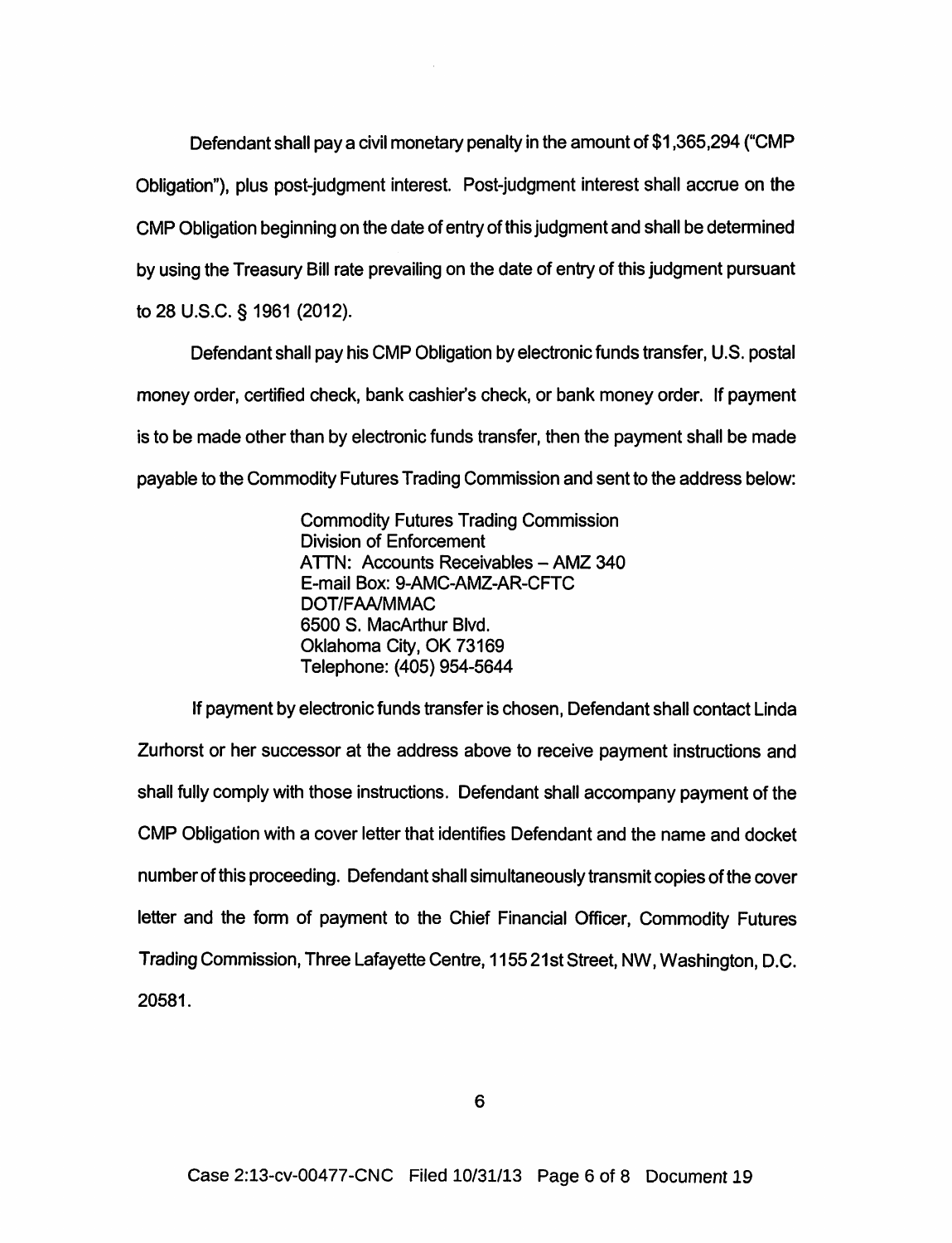Any acceptance by the Commission or the Monitor of partial payment of Defendant's Restitution Obligation or CMP Obligation shall not be deemed a waiver of his obligation to make further payments pursuant to this judgment, or a waiver of the Commission's right to seek to compel payment of any remaining balance.

Defendant shall not transfer, or cause others to transfer, funds or other property to the custody, possession, or control of any members of his family or any other person or entity for the purpose of concealing such funds from this court, the Commission, or the Monitor until the Restitution Obligation and the CMP Obligation set forth above have been satisfied in full.

All notices required by this judgment shall be sent by certified mail, return receipt requested. Notices to the CFTC shall be sent to the Director, Division of Enforcement, Commodity Futures Trading Commission, Three Lafayette Centre, 1155 21st Street, NW, Washington, D.C. 20581. Defendant shall provide the CFTC with written notice of all changes to his contact telephone numbers and/or mailing addresses within 10 calendar days of the change(s). Until such time as Defendant satisfies his Restitution and CMP Obligations as set forth in this judgment, Defendant shall provide written notice to the Commission by certified mail of any change to his telephone number and mailing address within 10 calendar days of the change.

The injunctive and equitable relief provisions of this judgment shall be binding upon Defendant, upon any person under his authority or control, and upon any person who receives actual notice of this judgment, by personal service, email, facsimile or otherwise insofar as he or she is acting in active concert or participation with Defendant.

7